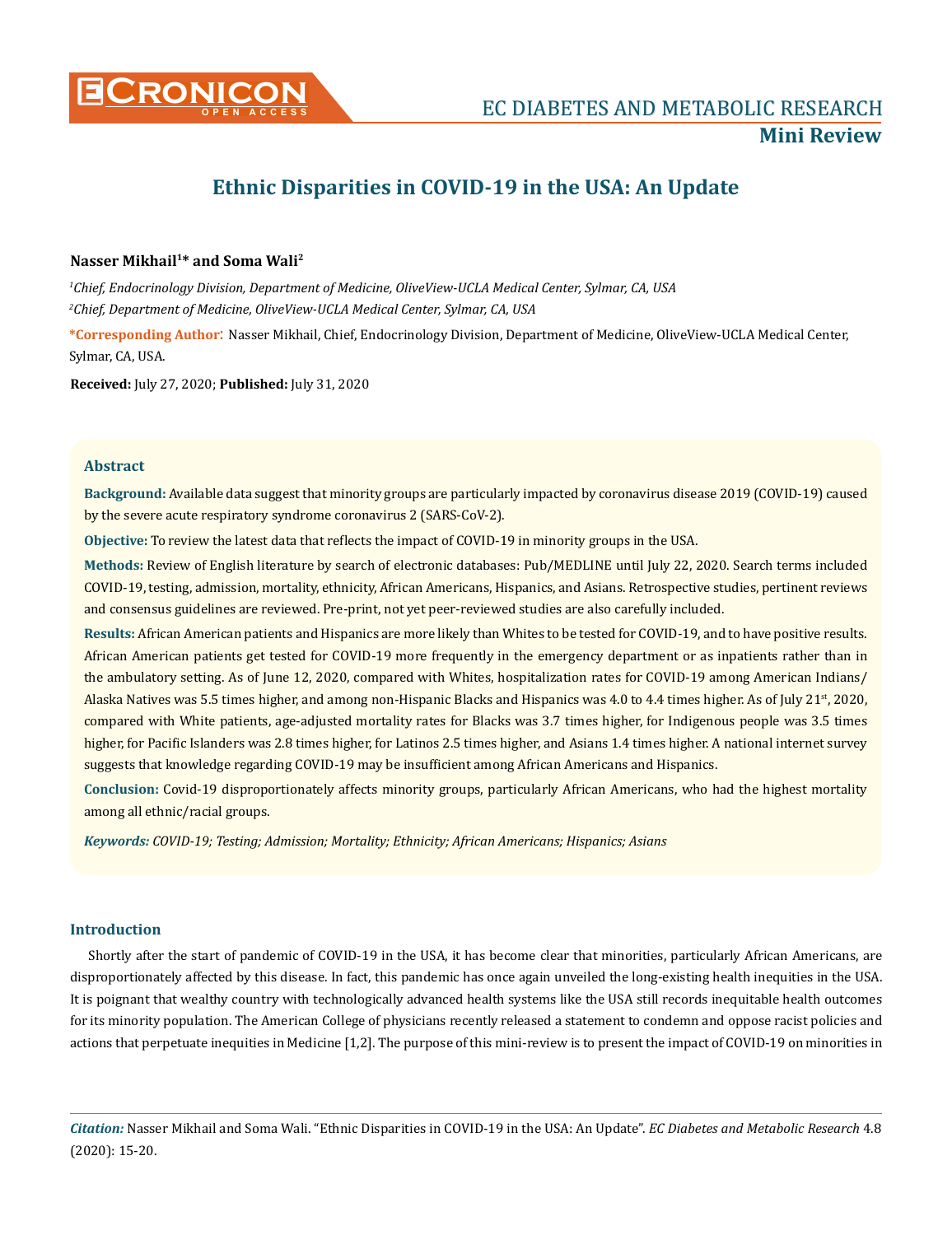the USA based on the latest statistics. Regarding the terminology of racial/ethnic group (e.g. Hispanics versus Latinos), we used the same terminology as it appears in the corresponding reference.

#### **Ethnic disparities in prevalence**

True prevalence rates are not available because they largely depend on the extent of COVD-19 testing. There is weak evidence that prevalence may be disproportionately high among African Americans. Cyrus., *et al*. [3] conducted an ecological study to investigate the association between density of African American communities and prevalence and death rates in the 3 most populous counties in each US state. These authors found a direct association between African American density and COVID-19 prevalence, with 5% increase in prevalence of COVID-19 for every percentage point increase in county African American density (P < 0.01) [3]. In addition, death rate from COVID-19 increased by 2 per 100,000 for every percentage point increase in county African American density (P < 0.02) [3].

#### **Ethnic disparities in testing**

In a large study from the department of Veterans Affairs (VA) including close to 6 million veterans, testing rates were higher among Blacks (16.4/1000) and Hispanics (12.2/1000), than Whites (9.0/1000) [4]. The proportions of positive test followed the same pattern: 15.2% among Blacks, 11.7% among Hispanics, and 5.8% among Whites [4]. Interestingly, there was a strong evidence that the location of testing may be affected by ethnicity. Thus, African Americans were less likely than other ethnic/racial groups to be tested as outpatients. In one study from Northern California, a smaller percentage of African Americans (29.9%) were tested in an ambulatory setting compared with Whites (56.0%), Asians (60.0%), and Hispanics (53.8%) [5]. On the other hand, the majority of black patients get testing in hospitals, either in the emergency department (37.8%) or as inpatients (32.3%) [5]. Likewise, in another study from Louisiana, percentage of black individuals who had testing in the emergency department was approximately double that of white patients, 65.3% vs 38.0% [6].

#### **Ethnic disparities in hospital admissions**

The earliest data showing that minority groups with COVID-19 are more likely than Whites to be admitted to the hospital were reported by the COVID-19-Associated Hospitalization Surveillance Network (COVID-NET) [7]. The latter is a population-based surveillance of hospitalization of patients with COVID-19 in 14 states representing approximately 10% of the US population [7]. The COVID-NET showed that among 580 patients admitted to the hospital with COVID-19 during March 1-28, 2020, 45% were Whites, 33% were Blacks, and 8% were Hispanics [7]. Knowing that in the COVID-NET catchment population, 59% of residents are Whites, 18% are Blacks, and 14% are Hispanics, these data suggested that Blacks are over-represented among hospitalized patients with COVID-19 [7].

In a multi-ethnic cohort (n = 1,052) of Sutter Health system, representative of California ethnic pattern, the likelihood of hospital admission for African American patients with COVID-19 was more than double that of Whites after adjustment for co-morbidities (odds ratio 2.7, P = 0.007) [5]. Similarly, in another study from Louisiana, black race was associated with increased odds of hospital admission compared with white race (adjusted odds ratio 1.96; 95% CI 1.62 - 2.37) [6]. In their retrospective analysis of multi-ethnic 689 patients with COVID-19 in Cincinnati, Mendy., *et al*. [7] found that both black and Hispanic patients had higher likelihood of admission compared with Whites with odds ratios 2.23 (95% CI, 1.41 - 3.53) and 1.91 (95% CI, 1.11 - 3.29) respectively.

However, more recently, the centers for disease control and prevention (CDC) statistics showed more dramatic ethnic differences in hospitalization from March-June 13, 2020 [8]. Thus, the CDC study reported that age-adjusted rates of hospitalization of COVID-19 (per 100,1000 population) were 221.1 for American Indian or Alaska Native persons, 178.1 for non-Hispanic Blacks, 160.7 for Hispanic or Latinos, 48.4 for Asian or Pacific Islander and finally 40.1 for non-Hispanic Whites [8].

The increased rate of hospitalization among American Indians, Blacks and Hispanics is likely due to presence of severe COVID-19 and added burden of co-morbidities. In addition, there is evidence that minorities present to the hospitals at a late stage with more advanced

16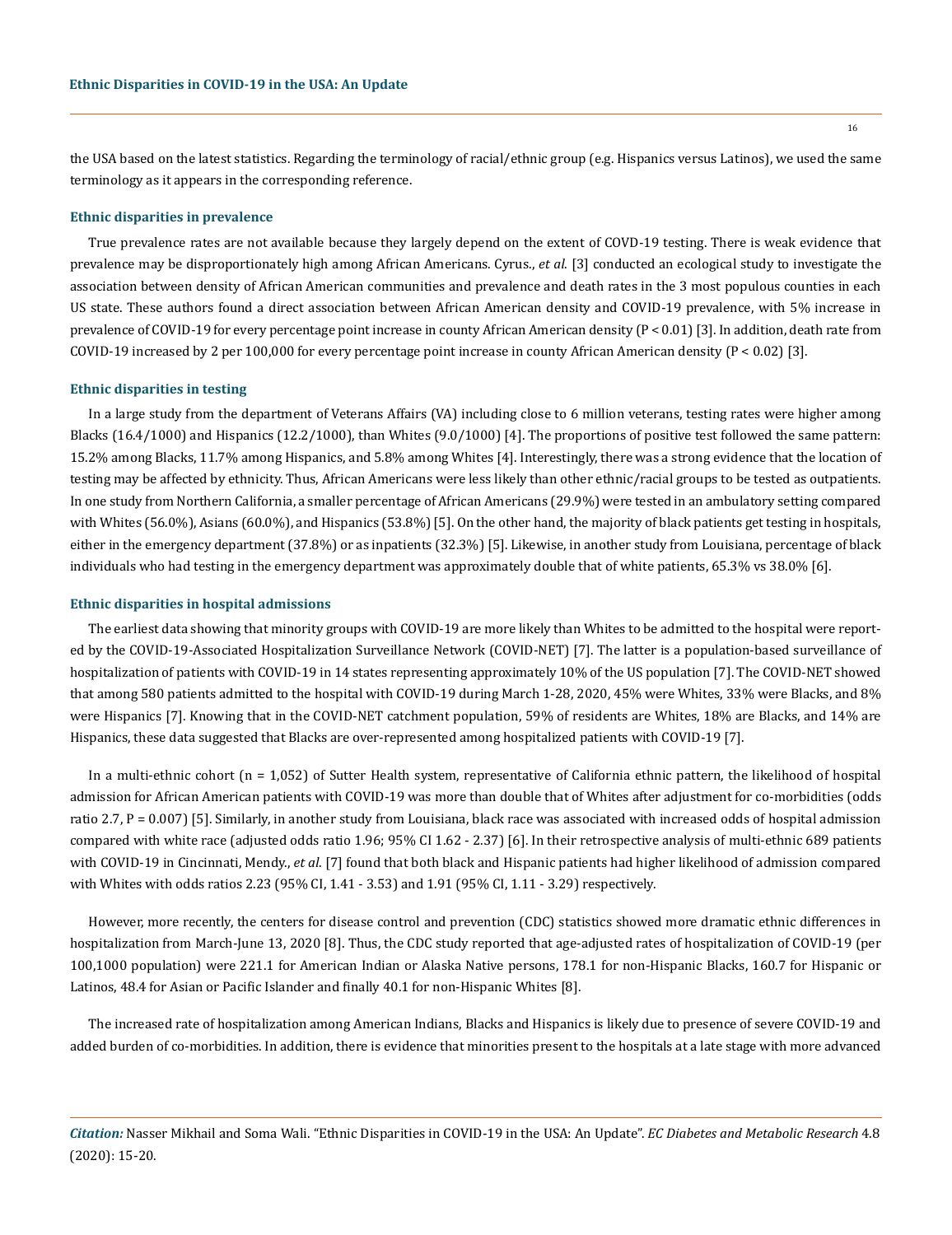disease. In support of this concept is the observation that most black patients get testing in emergency departments and inpatients rather than in the ambulatory setting as mentioned earlier [5,6]. The reasons for the delay of African Americans in seeking medical care are not fully investigated. Possible factors include difficulty to access places of testing close to their neighborhood, mistrust of medical providers, and insufficient knowledge about COVID-19, as mentioned below.

#### **Ethnic disparities in mortality**

As per July 21<sup>st</sup>, 2020, the CDC reported approximately 141, 000 deaths due to COVID-19 [9]. Race and ethnicity are known for 91% of these deaths [9]. In fact, mortality statistics showed clear ethic/racial disparities with the highest mortality rates recorded in Black and Indigenous Americans. Death rates (per 100,000) were 73.7 for Black Americans, 60.5 for Indigenous Americans, 48.0 for Pacific Islander Americans, 37.2 for Latino Americans, 32.4 for White Americans, and 30.7 for Asian Americans [9]. After adjustment for age, the mortality gap is even more pronounced. Thus, compared with Whites, age-adjusted mortality rate for Blacks is 3.7 times higher, for Indigenous people is 3.5 times higher, for Pacific Islanders is 2.8 times higher, for Latinos is 2.5 times higher and for Asians is 1.4 times higher [9].

In agreement with previous data, a retrospective study in Cincinnati evaluated prevalence of "severe" COVID-19 disease, defined as admission to the intensive care unit or death, among 689 patients with COVID-19 (29% Whites, 25% Blacks, 32% Hispanics) [7]. Compared with Whites, Blacks and Hispanics had higher frequency of severe disease with odds ratio 3.15 (95% CI, 1.71 - 5.79) and 2.78 (95% CI 1.29 - 5.96), respectively [7].

However, excess mortality among Blacks with COVID-19 may not be present in all areas across the USA. In one study of 3,481 patients (2,451 Blacks) with COVID-19 from Louisiana, 326 patients died in the hospital [6]. Black race was not independently associated with higher mortality (hazard ratio for death vs white race 0.89, 95% CI, 0.68 - 1.17) [6]. In a smaller retrospective study conducted in metropolitan Atlanta with black majority (83% blacks, 11% Whites), black patients with COVID-19 were not more likely than non-black patients to receive mechanical ventilation or die [10]. In addition, the large retrospective study from the VA including close to 6 million veterans showed that black race or Hispanic ethnicity were not associated with 30-day mortality from COVID-19 [4].

Clearly, the mortality rates reported by the CDC are more reliable than other studies conducted at the local/state levels or in the VA setting due to several reasons. First, the CDC data reflects total number of deaths at the national level since the beginning of pandemic, approximately 133,000 deaths, as opposed to less than few hundreds of deaths in other studies [4-7]. Second, the CDC data is constantly updated. Third mortality rates reported by the CDC are adjusted only for age, but not for co-morbidities, i.e. they reflect real-world situation [9]. Finally, although the relatively large VA study showed no ethnic differences in mortality, this is likely due to the fact that health disparities tend to be smaller in the VA setting than in the private sector [4]. In addition, total number of deaths in this study was relatively small, 284 deaths [4].

#### **Ethnic disparities in knowledge about COVID-19**

In a nationally representative survey conducted by internet, Alsan., *et al*. [11] evaluated knowledge about COVID-19 in 5,198 individuals (72% Whites, 165 Blacks, 12% Hispanics). Compared with white respondents, African American respondents were 9.4 percentage points (95% CI, -13.1 to -5.7; P < 0.001) less likely, and Hispanic respondents were 8.4% less likely (95% CI, -8.9 to -0.77) to understand fomite spread of COVID-19 [11]. Moreover, African American respondents were 10.8 percentage points (95% CI, -14.1 to -7.5%; P < 0.001) less likely than white respondents to know the main symptoms of COVID19 [11].

#### **Causes of ethnic disparities in COVID-19**

Causes of ethnic disparities in COVID-19 in the USA are multi-factorial. They were extensively addressed in several recent reviews [8,12,13]. Increase incidence of co-morbidities among minority groups such as diabetes, obesity, cardiovascular disease, and asthma play

*Citation:* Nasser Mikhail and Soma Wali. "Ethnic Disparities in COVID-19 in the USA: An Update". *EC Diabetes and Metabolic Research* 4.8 (2020): 15-20.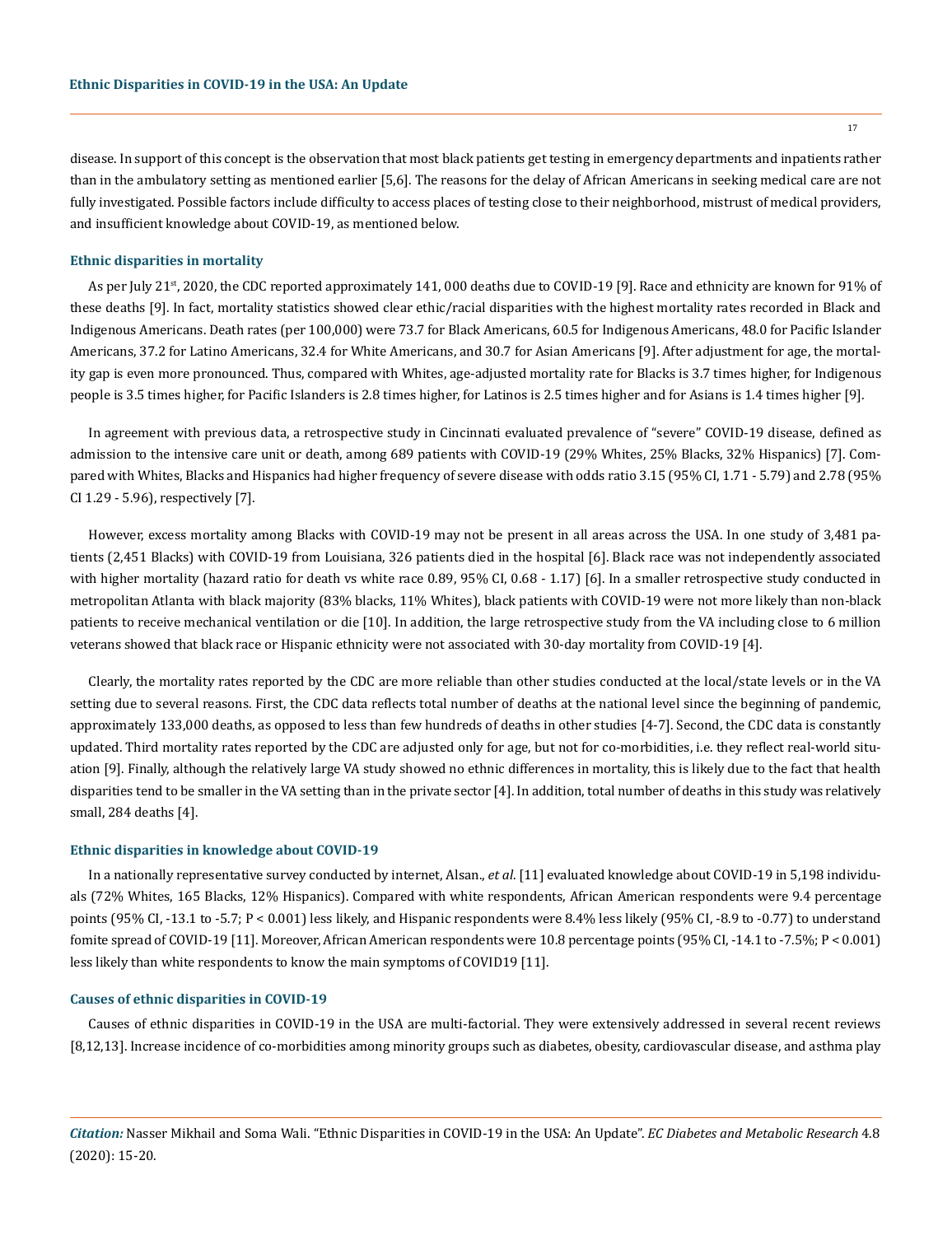an important role. In addition, structural (systemic or institutional) racism deeply embedded in this country is another major factor [14]. The latter issue has direct impact on COVID-19 pandemic. For instance, as result of structural racism, residential segregation of ethnic minorities in overcrowded areas has made social distancing challenging. Another issue that may contribute to the differential effect of COVID-19 on mortality among ethnic groups is the "do not resuscitate order", commonly referred to DNR. African Americans are nearly 3 times less likely than Whites to endorse DNR orders presumably due to medical mistrust and fear of receiving inadequate medical care [15,16]. It would be interesting to compare the DNR status between different ethnic populations to rule out the possibility that critically ill patients with COVID-19 are being steered towards DNR or less likely to be offered mechanical ventilation as result of possible implicit bias of treating physicians [16]. The main causes of ethnic disparities in COVID-19 are summarized in table 1.

## **Patient factors**

- Increase in co-morbidities: diabetes, obesity, cardiovascular disease, asthma [8,17]
- • Living conditions: overcrowded areas, inability of social isolation, and air pollution [18].
- • Working conditions: many minorities work as essential service workers exposed to the community [8].
- Lack of sick leave: minorities may be obliged to go out to work even in sickness [8]
- Transport conditions: mainly use public transportation with inability of social isolation [8].
- Attitude towards medical providers: historic mistrust, possible negative past experience [12,13].
- • Medical insurance: Compared to Whites, Hispanics are almost 3 times and Blacks are almost 2 times as likely to be uninsured [8].
- Genetic/immune factors? [19].

#### **Medical provider factor**

• Implicit bias [20].

# **Factors related to the US system**

- Structural and systemic racism [14,21].
- • Socio-economic factors: On average, racial minorities have lower income and educational level, and higher rates of unemployment compared with Whites [8].
- Residential segregation in overcrowded areas [14]
- Some minority groups are over-representation in jails, homeless shelters, detention centers allowing rapid spread of COVID-19 [8].

*Table 1: Causes of increase burden of COVID-19 among minorities.*

## **Conclusion and Current Needs**

There is strong evidence that racial and ethnic minorities are bearing a disproportionate burden of COVID-19 related hospitalization and death. The 2.5 - 3.8 times increase in age-adjusted mortality among Blacks, indigenous people and Hispanics compared with Whites is indeed disturbing [9]. There is still missing ethnicity/racial information in 9% of deaths attributed to COVID-19 in the most recent report [9]. All epidemiologic data related to COVID-19 should be reported as a function of ethnicity. Likewise, the rates of DNR for different ethnic groups should be clearly documented. There is an urgent need to establish more COVID-19 testing sites close to the locations of residence of minorities to avoid delay in seeking medical care for symptomatic patients and further transmission of the disease by asymptomatic carriers. Furthermore, local health authorities should intensify teaching about COVID-19 to vulnerable communities by means of all types of media to fill the knowledge gap demonstrated in the study of Alsan., *et al* [11]. It is the time to take serious actions to remedy historical injustices and health inequities and eliminate discrimination, bias and racism in the US health care system.

*Citation:* Nasser Mikhail and Soma Wali. "Ethnic Disparities in COVID-19 in the USA: An Update". *EC Diabetes and Metabolic Research* 4.8 (2020): 15-20.

18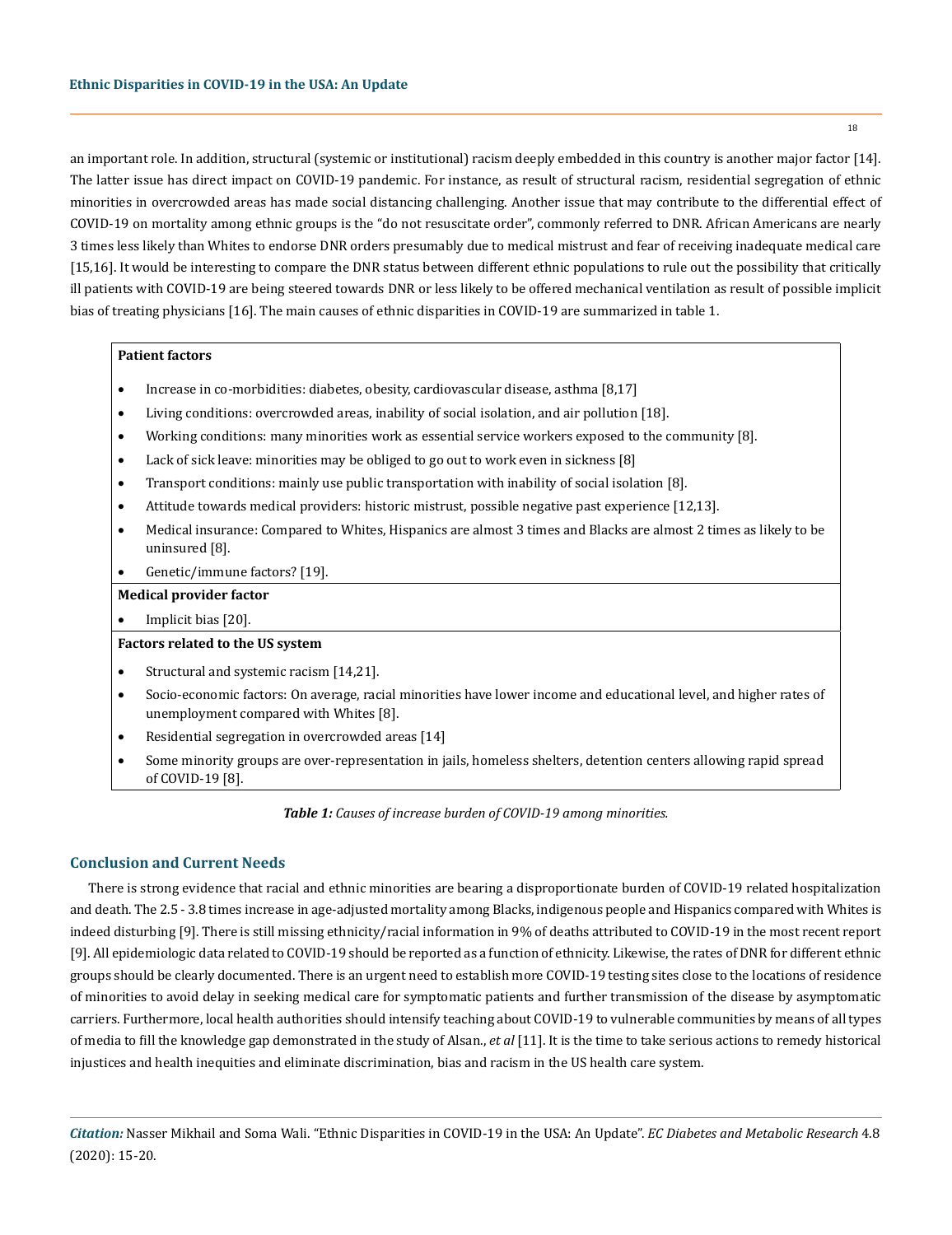## **Conflict of Interest**

The authors have no conflict of interest to disclose.

## **Bibliography**

- 1. Serchen J., *et al*[. "For the Health and Public Policy Committee of the American College of Physicians. Racism and health in the United](https://www.acpjournals.org/doi/10.7326/M20-4195)  [States: A policy statement from the American College of Physicians".](https://www.acpjournals.org/doi/10.7326/M20-4195) *Annals of Internal Medicine* (2020).
- 2. Garg S., *et al*[. "Hospitalization rates and characteristics of patients hospitalized with laboratory-confirmed coronavirus disease](https://www.cdc.gov/mmwr/volumes/69/wr/mm6915e3.htm)  2019-COVID-NET, 14 states, March 1-30, 2020". *[Morbidity and Mortality Weekly Report](https://www.cdc.gov/mmwr/volumes/69/wr/mm6915e3.htm)* 69.15 (2020): 458-464.
- 3. Cyrus E., *et al*[. "The impact of COVID-19 on African American communities in the United States. Preprint".](https://www.medrxiv.org/content/10.1101/2020.05.15.20096552v1) *Med Rxiv* (2020).
- 4. Rentsch CT., *et al*[. "Covid-19 by race and ethnicity: a national cohort study of 6 million United States veterans".](https://www.ncbi.nlm.nih.gov/pmc/articles/PMC7273292/) *Preprint* (2020).
- 5. Azar KMJ., *et al*[. "Disparities in outcomes among COVID-19 patients in a large health care system in California".](https://www.healthaffairs.org/doi/full/10.1377/hlthaff.2020.00598) *Health Affairs* 39.7 [\(2020\): 1253-1262.](https://www.healthaffairs.org/doi/full/10.1377/hlthaff.2020.00598)
- 6. Price-Haywood EG., *et al*[. "Hospitalization and mortality among black patients and white patients with Covid-19".](https://www.nejm.org/doi/full/10.1056/NEJMsa2011686) *The New England [Journal of Medicine](https://www.nejm.org/doi/full/10.1056/NEJMsa2011686)* 382 (2020): 2534-2543.
- 7. Mendy A., *et al*[. "Factors associated with hospitalization and disease severity in a racially and ethnically diverse population of CO-](https://www.medrxiv.org/content/10.1101/2020.06.25.20137323v2)VID-19 patients". *[Preprint Med Rxiv](https://www.medrxiv.org/content/10.1101/2020.06.25.20137323v2)* (2020).
- 8. COVID-19 in racial and ethnic minority groups. CDC (2020).
- 9. COVID-19 deaths analyzed by race and ethnicity-APM Research Lab (2020).
- 10. Gold JA., *et al*[. "Characteristics and clinical outcomes of adult patients hospitalized with COVID-19-Georgia".](https://www.cdc.gov/mmwr/volumes/69/wr/mm6918e1.htm) *Morbidity and Mortality Weekly Report* [69.18 \(2020\): 545-550.](https://www.cdc.gov/mmwr/volumes/69/wr/mm6918e1.htm)
- 11. Alsan M., *et al*[. "Disparities in coronavirus 2019 reported incidence, knowledge and behavior among US adults".](https://jamanetwork.com/journals/jamanetworkopen/fullarticle/2767261) *JAMA Network Open*  [3.6 \(2020\): e2012403.](https://jamanetwork.com/journals/jamanetworkopen/fullarticle/2767261)
- 12. [Wilder JM. "The disproportionate impact of COVID-19 on racial and ethnic minorities in the United States".](https://academic.oup.com/cid/article/doi/10.1093/cid/ciaa815/5860249) *Clinical Infectious Diseases*  [\(2020\).](https://academic.oup.com/cid/article/doi/10.1093/cid/ciaa815/5860249)
- 13. Tai DBG., *et al*[. "The disproportionate impact of COVID-19 on racial and ethnic minorities in the United States".](https://academic.oup.com/cid/article/doi/10.1093/cid/ciaa815/5860249) *Clinical Infectious [Diseases](https://academic.oup.com/cid/article/doi/10.1093/cid/ciaa815/5860249)* (2020).
- 14. Bailey ZD., *et al*[. "America: Equity and inequality in Health 3. Structural racism and health inequities in the USA: evidence and inter](https://pubmed.ncbi.nlm.nih.gov/28402827/)ventions". *Lancet* [389 \(2017\): 1453-1463.](https://pubmed.ncbi.nlm.nih.gov/28402827/)
- 15. Mack JW., *et al*[. "Racial disparities in the outcomes of communication on medical care received neat death".](https://pubmed.ncbi.nlm.nih.gov/20876403/) *Archives of Internal Medicine* [170.17 \(2010\): 1533-1540.](https://pubmed.ncbi.nlm.nih.gov/20876403/)
- 16. Milam AJ., *et al*[. "Are clinicians contributing to excess African American COVID-19 deaths? Unbeknownst to them, they may be".](https://pubmed.ncbi.nlm.nih.gov/32368712/) *Health Equity* [4.1 \(2020\): 139-141.](https://pubmed.ncbi.nlm.nih.gov/32368712/)
- 17. Mikhail N and Wali S. "Inequalities in diabetes in the USA". *Archives of Diabetes and Obesity* 2.5 (2020): 235-240.

*Citation:* Nasser Mikhail and Soma Wali. "Ethnic Disparities in COVID-19 in the USA: An Update". *EC Diabetes and Metabolic Research* 4.8 (2020): 15-20.